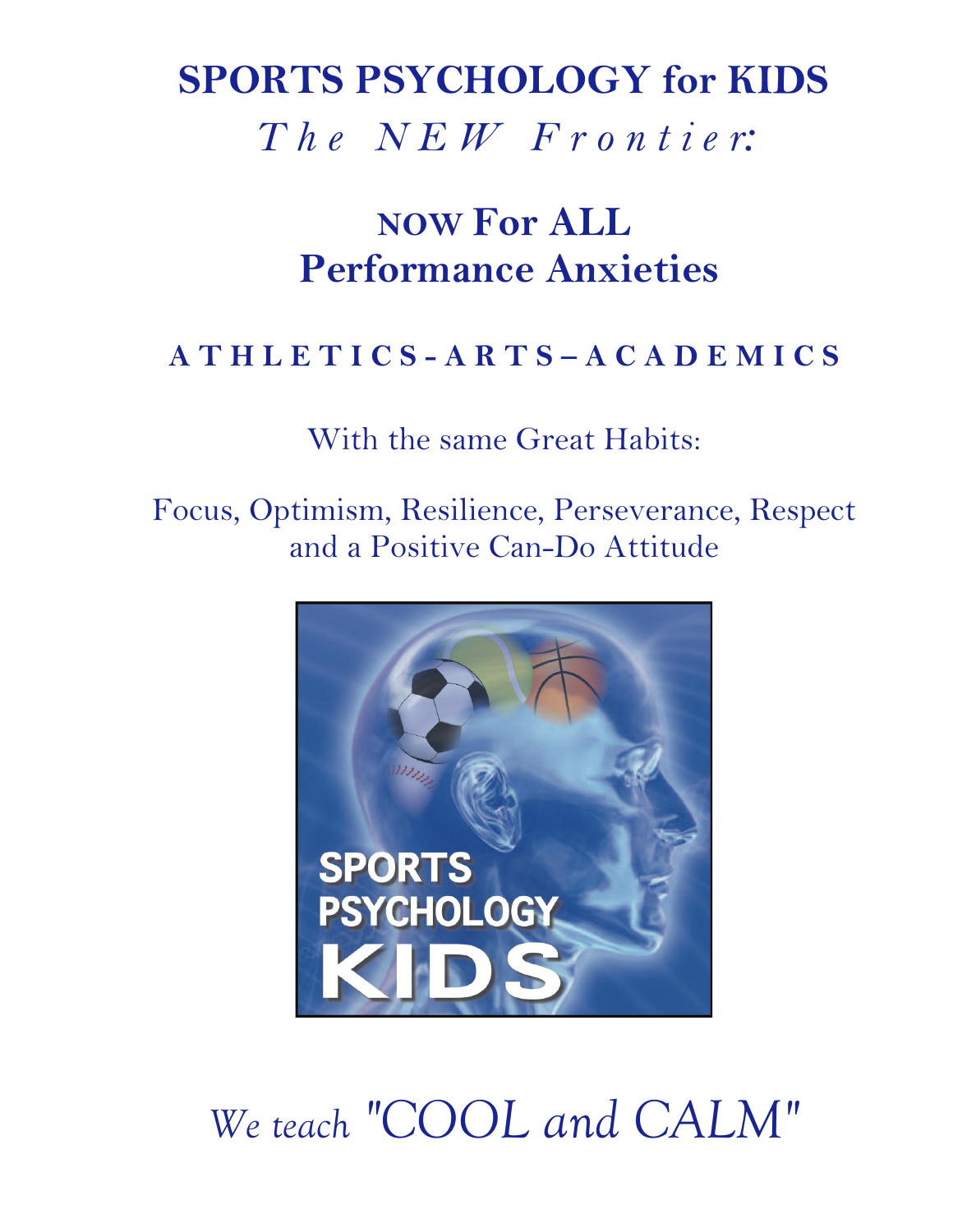# **Your child will be:**

## **"Gaining Emotional Wisdom -** *Sooner"*

The NEW Frontier in Performance Enhancement and Anxiety for all kinds: uses the fundamentals of Sports Psychology for KIDS

Most performance anxiety in the three A's: Athletics, Arts, Academics come from the heavy emphasis and focus on just the skill development, technique and the technical side of development.

In fact for the past umpty ump years the push has been to get better technique, technical equipment and Hi Tech evaluations and assessments of skill performance.

Poor performance is often wrongly blamed for the results of Athletes, Artists and Academicians students

While one could argue that an athlete or student has to be able to perform some kind of consistent movement or function to be able to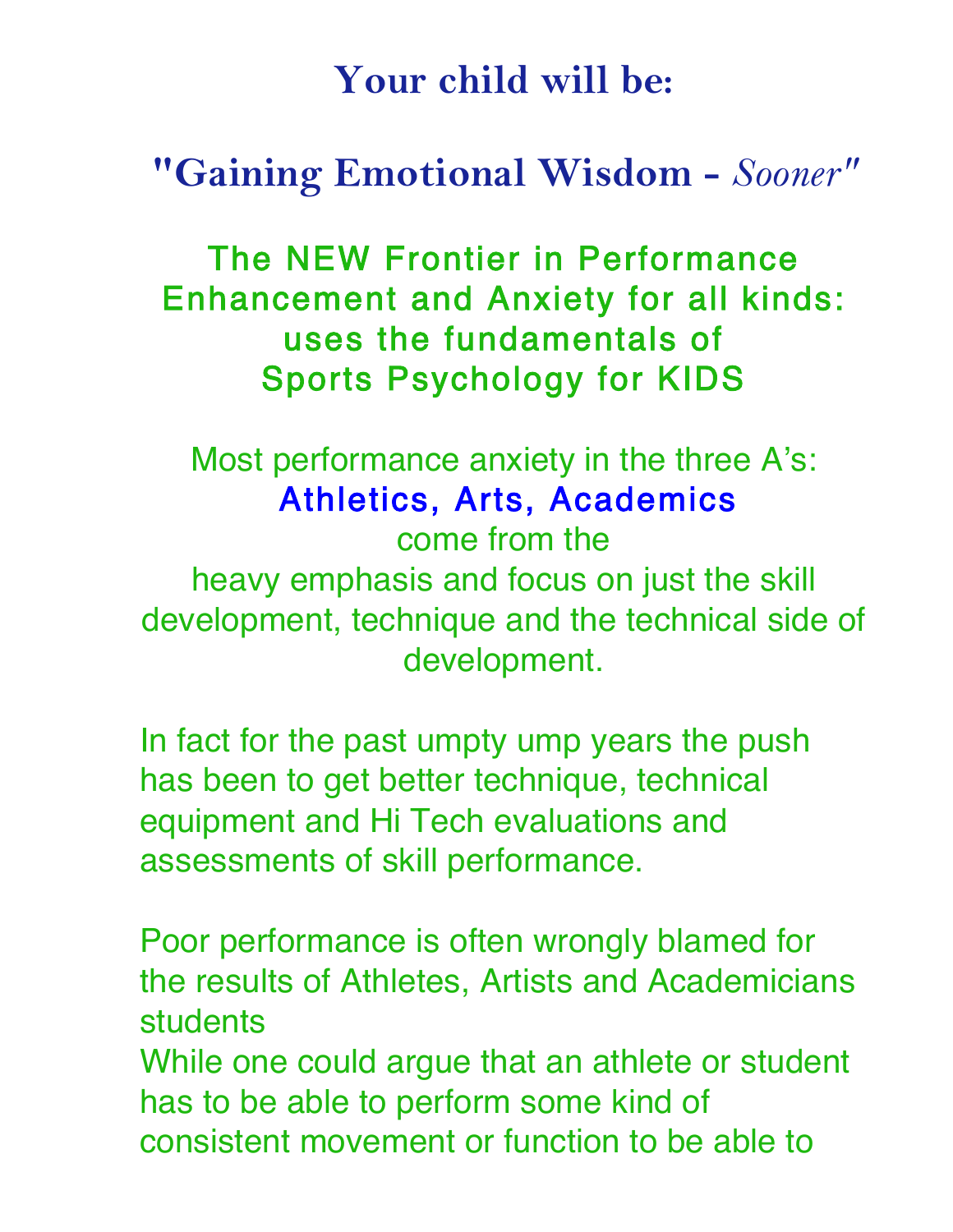even be ready for the Tactical, Physical and Psychological aspects of developing the complete Athlete, student (read person).

This is true for a shorter time than most coaches, teachers and leaders seem to realize. Or maybe they realize but are unsure of how to go to the next level.

The Secret Benefit of Cross Training

)

Cross training has long been recognized as a way of staying fit for your main endeavor and its has recently been recognized that cross training even has greater benefits as a way of practicing the component skills that have similar roots and elements and bio-mechanics as the base or original sport, academic and art activity

A favorite example is in the Karate Kid where Mr. Miaggi taught the techniques of Karate through the famous scene of "Wax on - Wax Off" while shining up his old Chevy. One skill was building the other.

Moreover, if you were practicing baseball or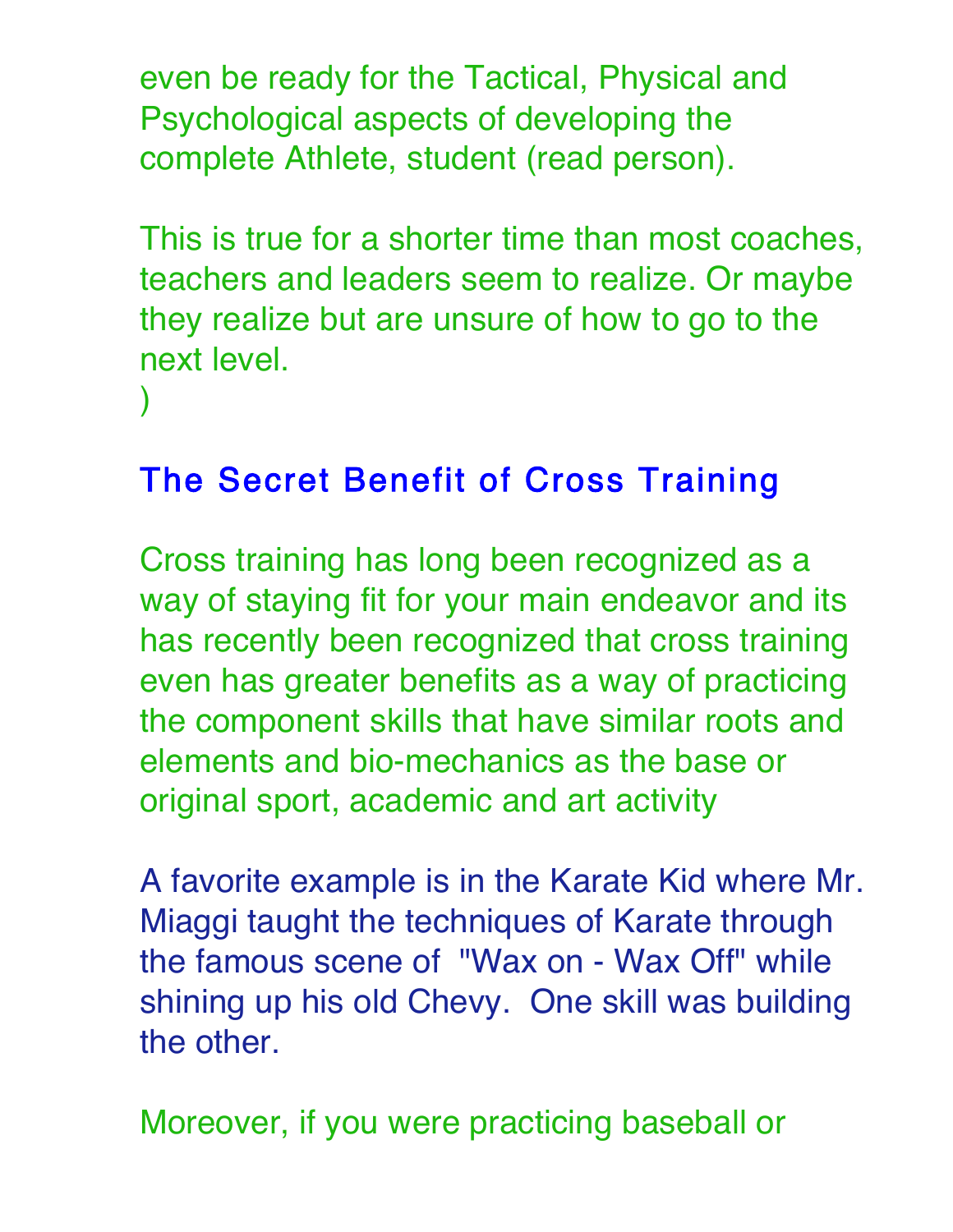tennis, you were not only strengthening the same muscles, becoming cardio-vasculariy fit and physically flexible in a way that would transfer over to say ice hockey, or golf, but further, you would additionally be practicing a very similar hip rotation and eye hand coordination that all those sports have in common.

Those benefits are surely enough to convince any coach to feel good about prescribing another sport to his or her young athlete, to keep sharp in the off season or even the off day.

So, getting fit ( strength, flexibility, cardio-vasuilar fitness, agility, quickness, lateral movement, speed of reaction) has been the primary reason to cross train.

However, as far as Sports Psychology KIDS is concerned there is third and heretofore hidden benefit to Cross Training

Cross Training builds Emotional Wisdom in KIDS by REPS (ReStoring Emotional and Physical Stamina)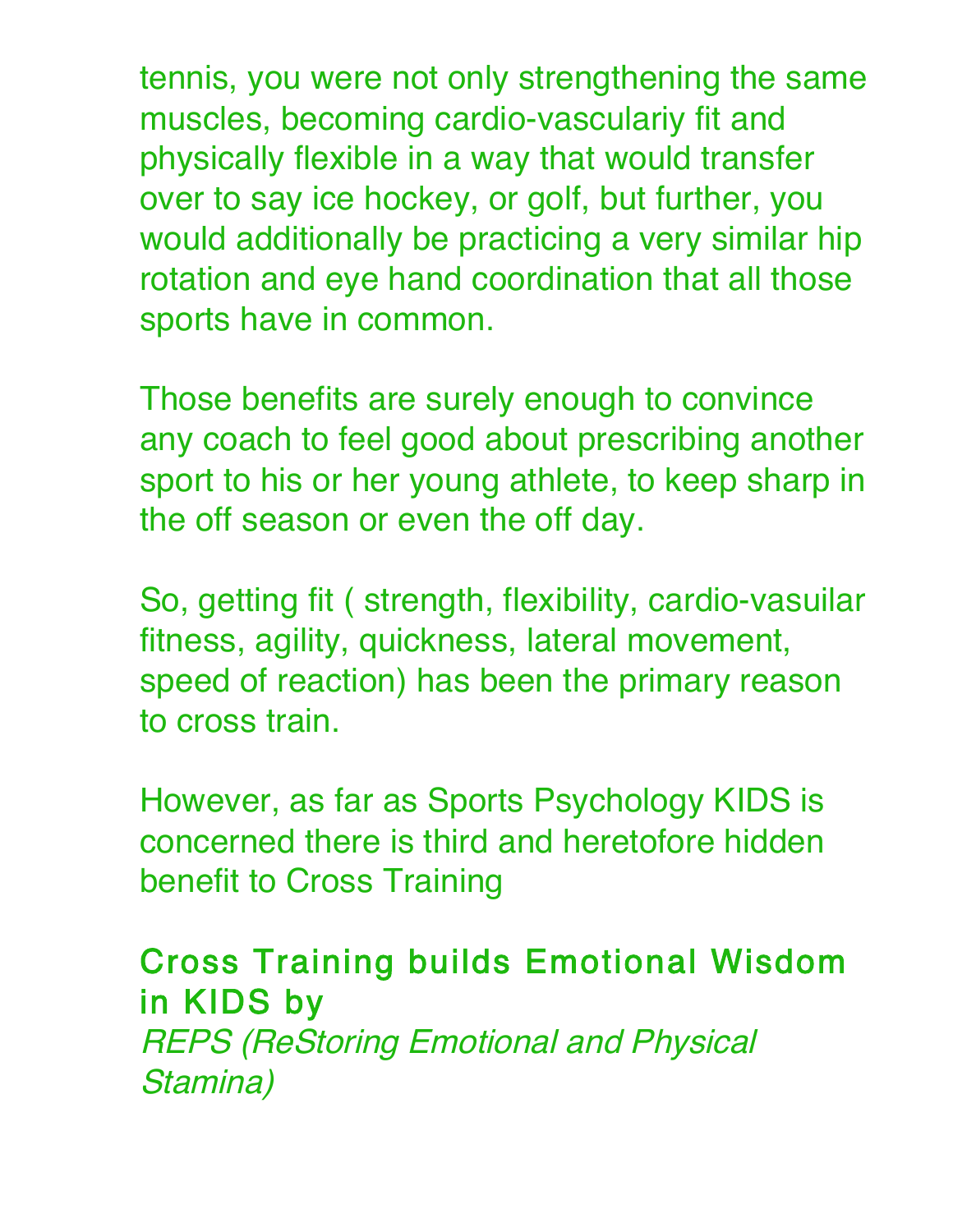Now we know that when the pressure is on some people are so unnerved that their Amygdala in their brain goes into the panic mode of survival and reacts by making the athlete wanting to Fight, Flee, Freeze or SUBMIT' None of which are good managers of emotions and invariably shows up in interfering with performance.

It is that state of pressure, and how the athlete handles it, is what often determines the outcome of the event.

As we have all experienced over our life time, as certain calmness that we get as we realize that there will always be another day, another opportunity and with practice and time and repetition we learn a bit of Emotional Wisdom. We don't get so unnerved that we can't perform at our best and we know how to "Self medicate with internal dialogue" that helps us overcome, persist, stay positive, enthusiastic in the face of adversity) But is it age or is it ore a function experience that delivers the unmistakable message of "Stay focused and it will be alright, and if it is not then just get up and do it again until it is right)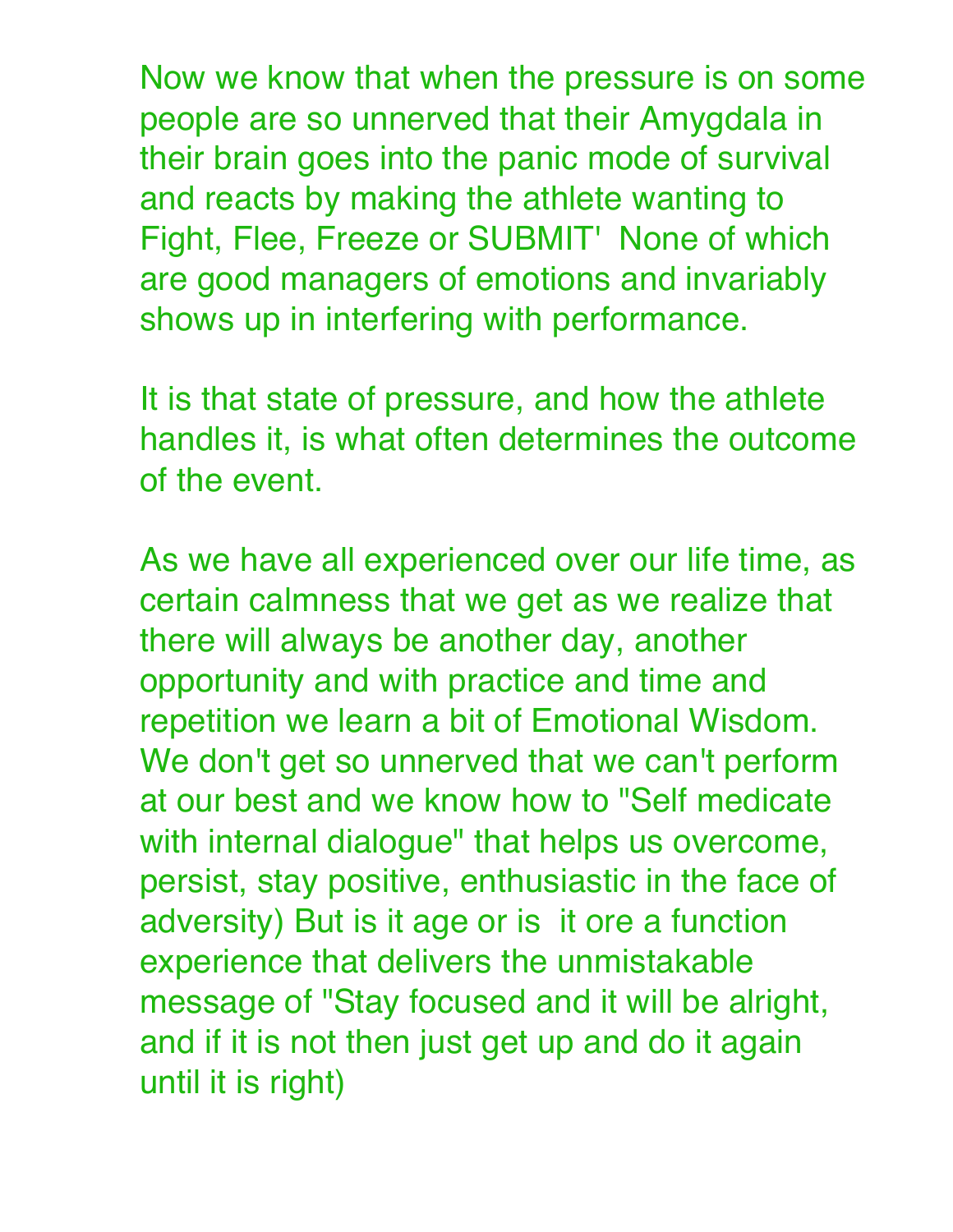### Making Kids (Functionally) Older, Wiser, Cooler and Calmer

How you ever watched a Baseball game and wonder how much actual time any one player gets to be actively engage in hitting, swinging, running, throwing, catching the ball? In about 2- 3 hours of a typical game players rarely get more than a few minutes of interacting with the ball. Thus, the experiences and moments when the brain says "This is it, I have to perform and I don't want to make a mistake" It is in these character building, resilience building, self confidence building moments that we slowly and surely get wiser and eventually more cool and calm.

However, if we had to wait to get cool and calm at the rate of exposure to those moments that , for instance, Baseball games give us, it might take awhile. And maybe never.

#### Cross Training by Keeping Score

This is the secret to getting the most out of cross training and Sports PsychologyKIDS holds, the best benefits of cross training.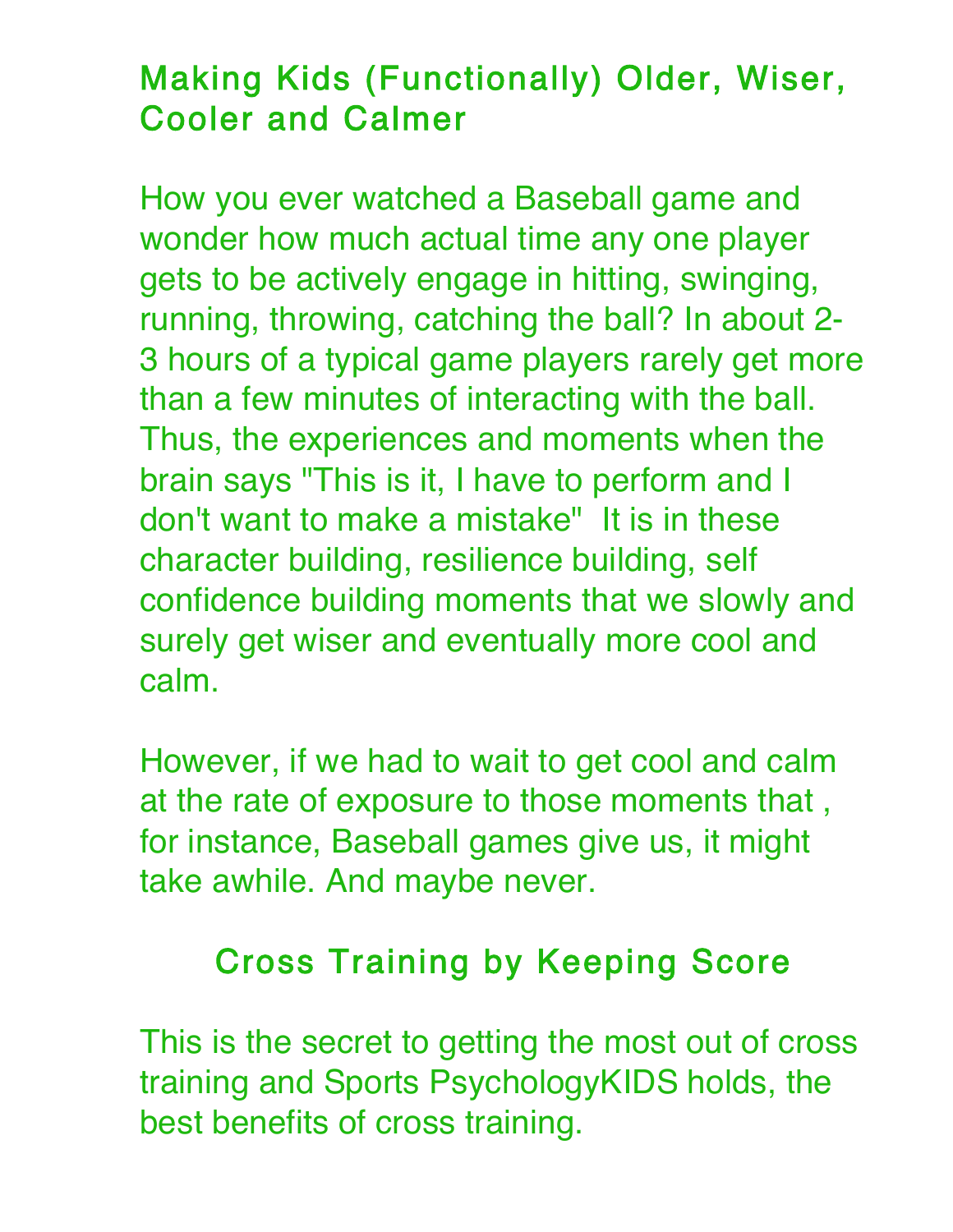Competing and the tracking of the score becomes the coach in a way that internally motivates one to become better and better. It is more than practice, it is participation with a Purpose.

Keep score and everyone concerned will want to beat it.

#### "All is ready, if our mind be so" - **Shakespeare**

Dutch Soccer learned long ago if the kids trained in leagues where the teams were 4 v 4 instead of 11 v 11 , the amount of touches on the ball would be significantly greater and they would become much better, much sooner and much more experienced, even though they would play against opponents of the exact same age.

Every hour of practice gave them a density or purity of experience that had many more moments "facing adversity and overcoming the distracting negative feelings" Wow they got Emotional Wisdom fast. And by the way, they won the World Cup.

So, in order to contrive, create and otherwise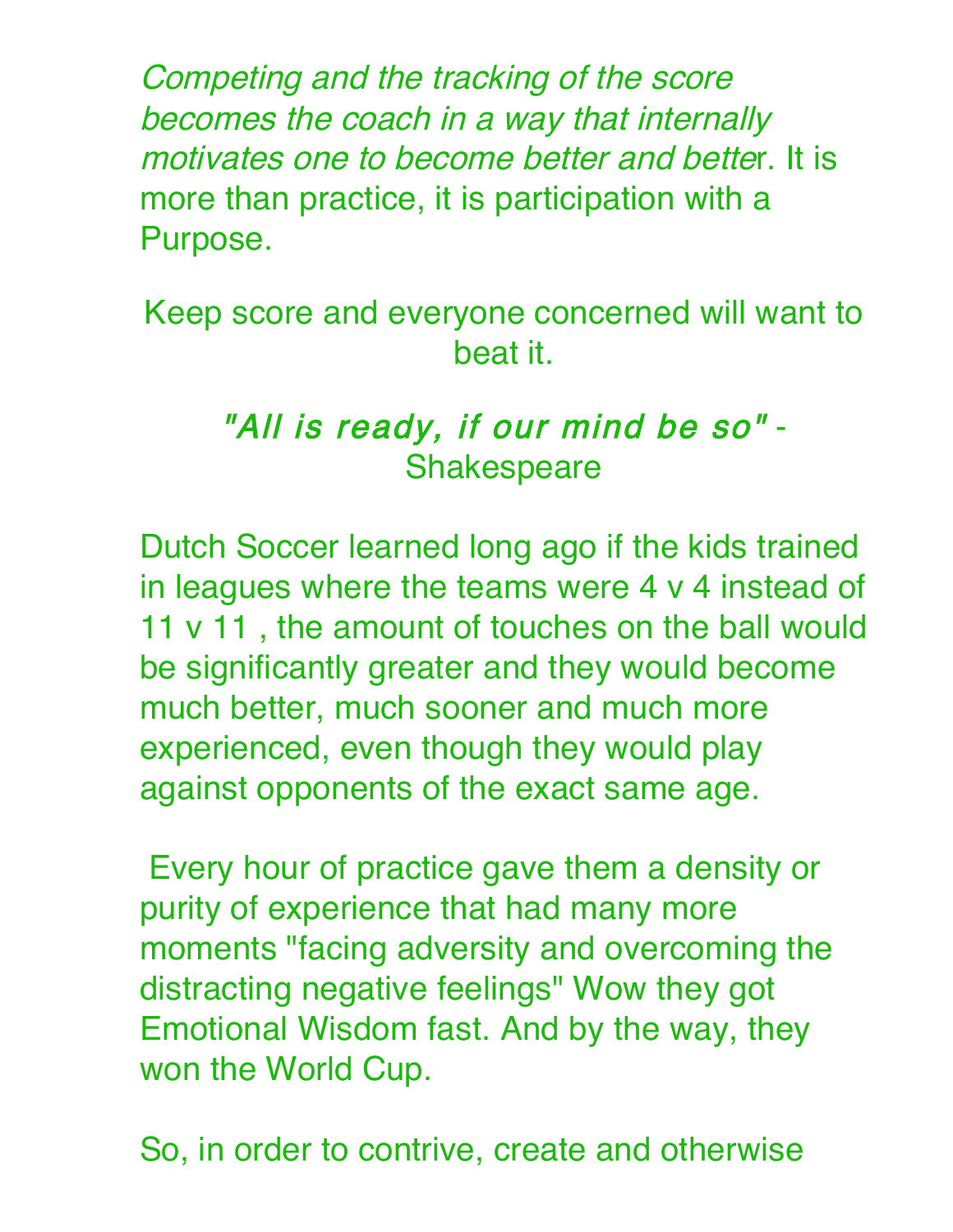manipulate practice to imitate those moments of emotional growth building, with pressure and the game on the line we cross train but this time we keep score, all the time.

This score keeping pressure creates, in a multitude of arenas, the same rush of the battle to stay "cool and calm" in the face of challenging and draining fears of losing confidence. However, because we teach by shear volume of experiences there will be another time, another day, and another game in which to get better and learn to triumph.

### R. E. P. S.

In Cross Training, by keeping score, we flood the mind with strength building, multiple mental challenge and stress moments.

We call it R.E.P.S. (Restoring Emotional and Physical Stamina). These REPS moments can happen exponentially more often than most experience now. In experiencing these teaching moments or learning moments would be better, we compress the amount time and times we can learn to *rise up* to being positive, enthusiastic, reverent, resourceful, resilient and above all the